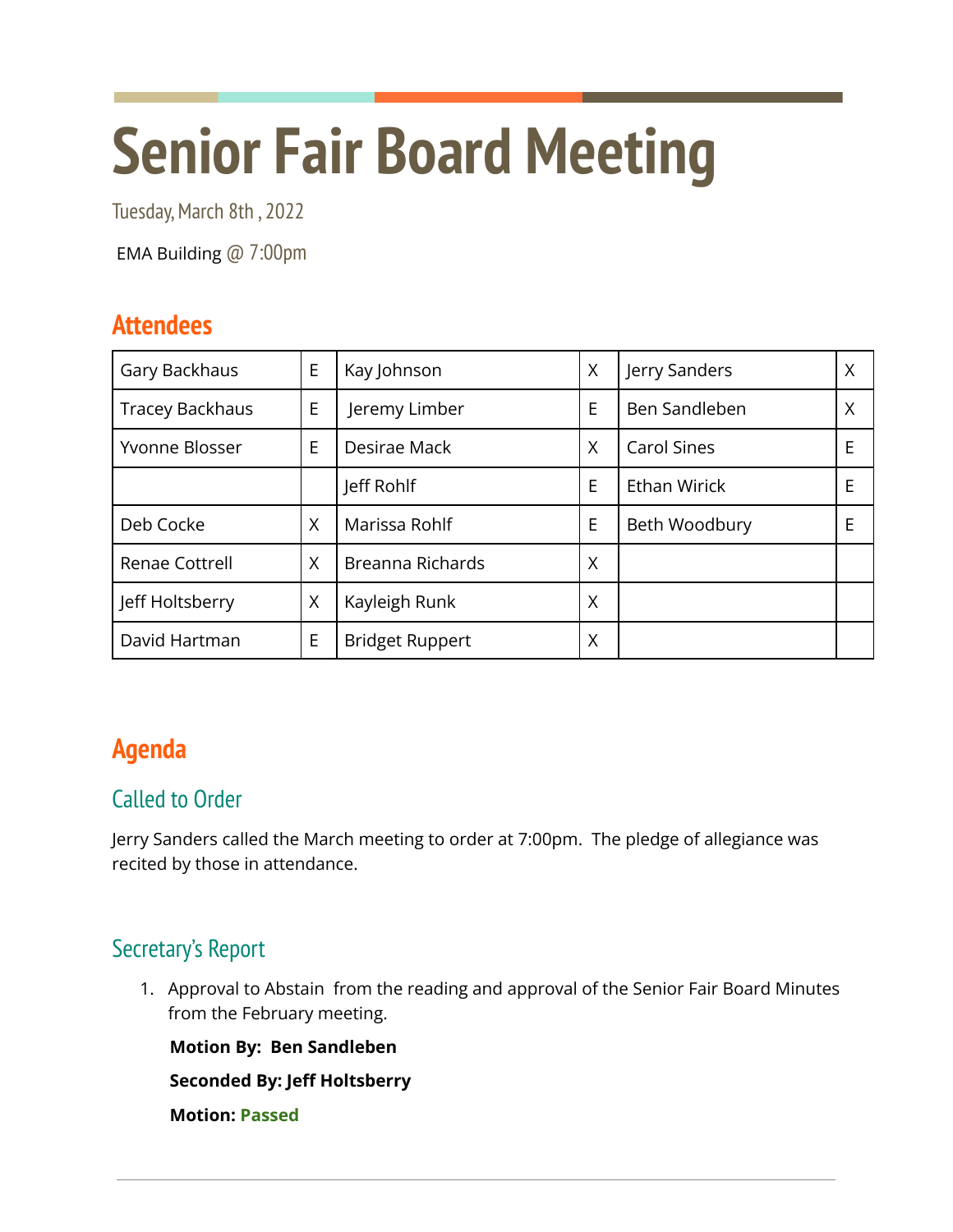## Financial Report

- 1. Insurance is at \$7,898. We have an option to increase our plan.
- 2. **Motion By : Kay Johnson :** Approve the treasures report as reported **Seconded By: Ben Sandleben Motion Passed**.
- 3. **Motion By: Jeff Holtsberry:** Approve to pay the bill for the month of March **Seconded By: Desirae Mack Motion Passed.**
- **4. Motion By: Deb Cocke:** To keep the insurance where we have it at.

#### **Seconded By: Desirae Mack**

**Motion Passed**

## Correspondence:

1. None

## Guests:

- 1. Deputies office (nothing)
- 2. Tyler Woodbury is interested in joining the board
- 3. Pete (sound guy) is here to talk about his contract with the board

### Committees:

1. Had meetings before the meeting.

## Old Business

- 1. Craft Show
- 2. Water leak
- 3. IRS
- 4. District meeting
- 5. Audit

## New Business

- 1. Deb Cocke, Kayleigh Runk, Jerry Sanders, and Beth Woodbury will go to the district meeting.
- 2. Contracts for the concessions need to be sent out
- 3. Gate contracts need to be sent out
- 4. Livestock committee made some changes to the hog show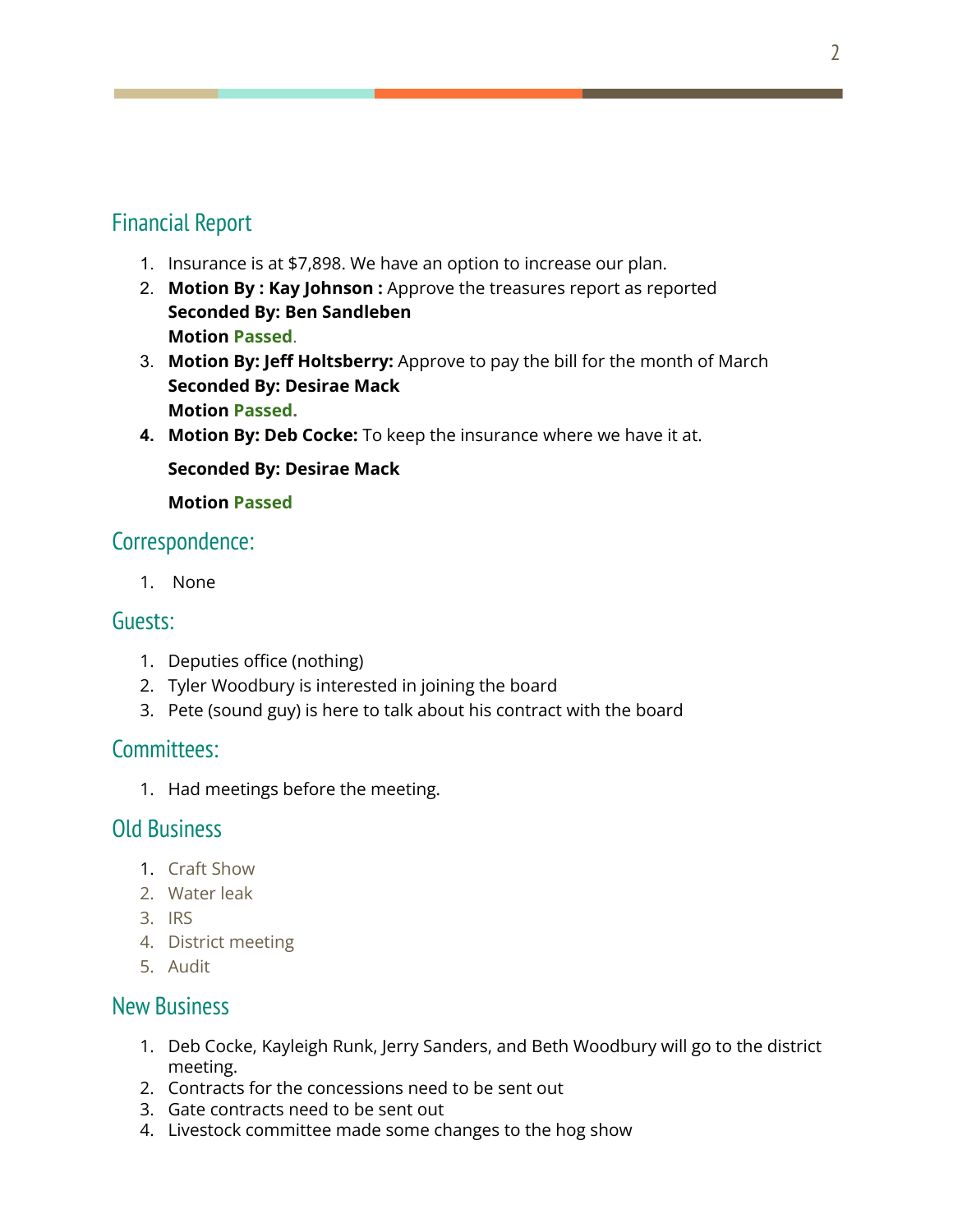- 5. Clean up is needed around the grounds
- 6. April 9th work day 9:00 AM
- 7. Moved KOI to 3:00 PM
- 8. **Motion By: Desirae Mack :** To sign the Sound contract with the new price of \$6,100 for the year of 2022.

**Seconded: Jeff Holtsberry Motion Passed**.

9. **Motion By: Jeff Holtsberry :** To appoint Tyler Woodbury to the Adams position **Seconded By: Ben Sandelben**

**Motion: Passed**

**10. Motion By: Desirae Mack:** To send out the gate contracts

**Seconded By: Kayleigh Runk**

**Motion: Passed**

11. **Motion By: Breanna Richards:** To assign Alexis Sprow to the Auxiliary

**Seconded By: Desirae Mack**

**Motion: Passed**

12. **Motion By: Breanna Richards:** To sign the contract for the billboards

**Seconded By: Desirae Mack**

**Motion: Passed**

13. **Motion By: Desirae Mack:** To refund the new board members there camping

**Seconded By: Ben Sandleben**

**Motion: Passed**

14. **Motion By: Breanna Richard:** To go with the new tent company

**Second By: Kay Johnson:**

**Motion: Passed**

**15. Motion By: Kay Johnson:** If kids are not going to wear helmets while riding horse after the second warning they will be asked to leave the grounds.

#### **Seconded By: Jeff Holtsberry**

**Motion: Passed**

**16. Motion By Desirae Mack:** To move forward with the new tab with us not doing the ads.

**Seconded By: Ben Sandleben**

**Motion: Passed**

**17. Motion By: Deb Cocke :** To give the Ag Hall \$400.00 for new Baskets.

**Second By: Ben Sandleben**